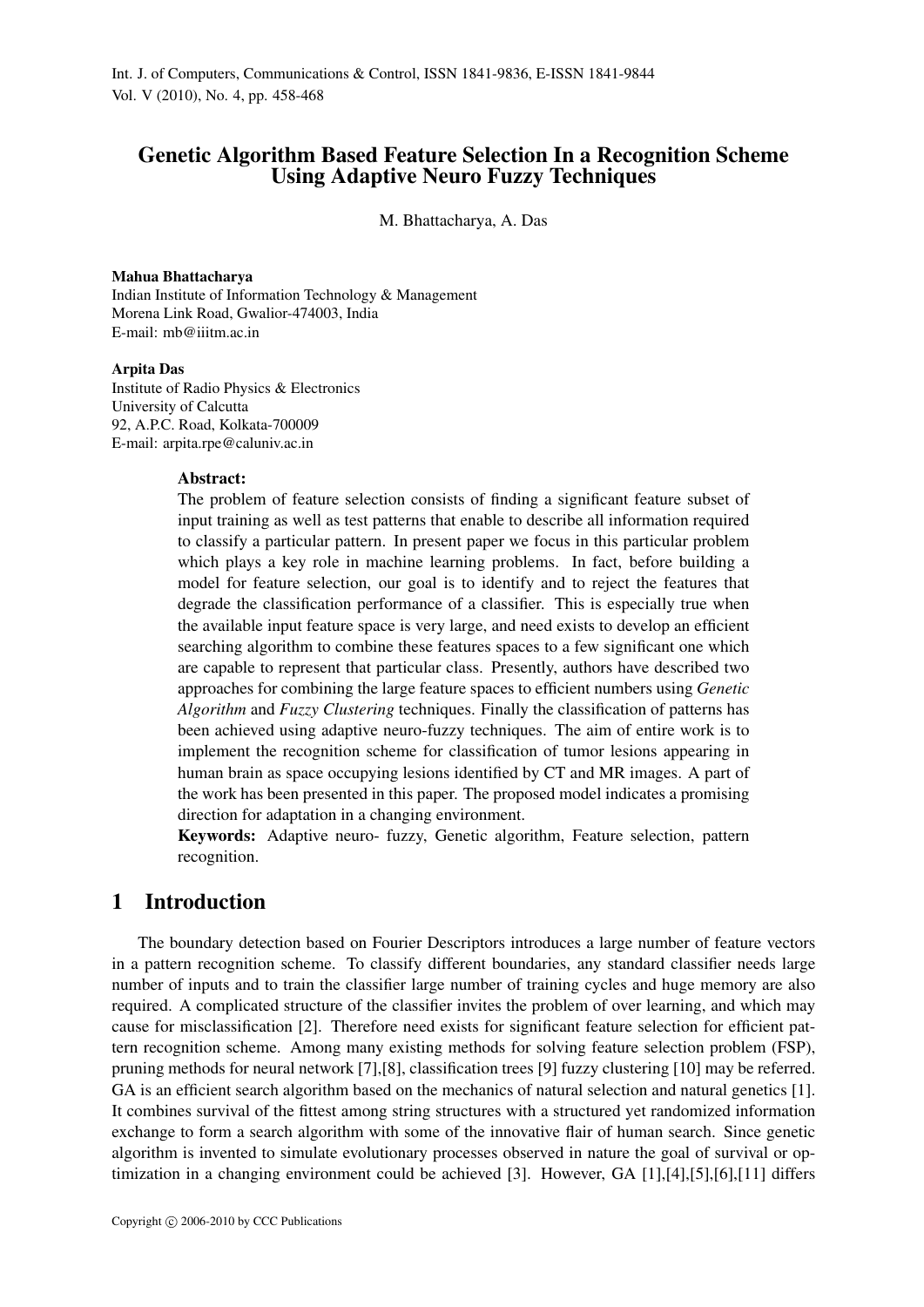from other searching algorithm in that sense, it does not deal with the neighborhood of a single current solution. GA use a collection (or population) of parameters, from which using selective crossover and mutation strategies, better solutions may come out. In present paper, the network architecture used for final classification is ANFIS adaptive neuro fuzzy inference system. ANFIS [13],[14] architecture for Sugeno fuzzy model is an innovative soft computing expert system that removes the limitations of conventional neural networks [12],[13],[15]. The proposed method of feature selection has been compared with Fuzzy clustering theory where GA based feature selection shows the improvement over fuzzy clustering due to natural selection mechanisms. Proposed FSP methodology combined with ANFIS classifier is an intelligent, expert system that gives the user accurate detection even in presence of additive noise. The objective of entire work is to identify the different space occupying lesions appearing in human brain as tumor / cancer lesions in different grades of benignancy / malignancy using boundary as feature. Presently a part of the work has been presented considering few pattern boundaries in order to develop an accurate classification technique using GA based feature selection.

# 2 Proposed Methodology

In the proposed method the significant boundary of ROI is

extracted and GA has been applied to reduce the feature vector size. These reduced and significant features are then fed to ANFIS Sugeno fuzzy network for classification. A comparative study has been conducted for efficient feature selection using both GA and FCM and finally to classify patterns using ANFIS. This study effectively gives the superior results for GA based feature selection. The method is summarized in Figure-1.



Figure 1: Proposed technique

## 2.1 Boundary Extraction using Fourier Descriptors

Feature selection is the choice of descriptors in a particular application. The boundary of pattern to be analyzed has been detected by implementing *Canny edge detector* and *Fourier Descriptors* of the edges then used as shape information. A figure with k-points digital boundary in the x-y plane as,  $x(k) = x_k$ ,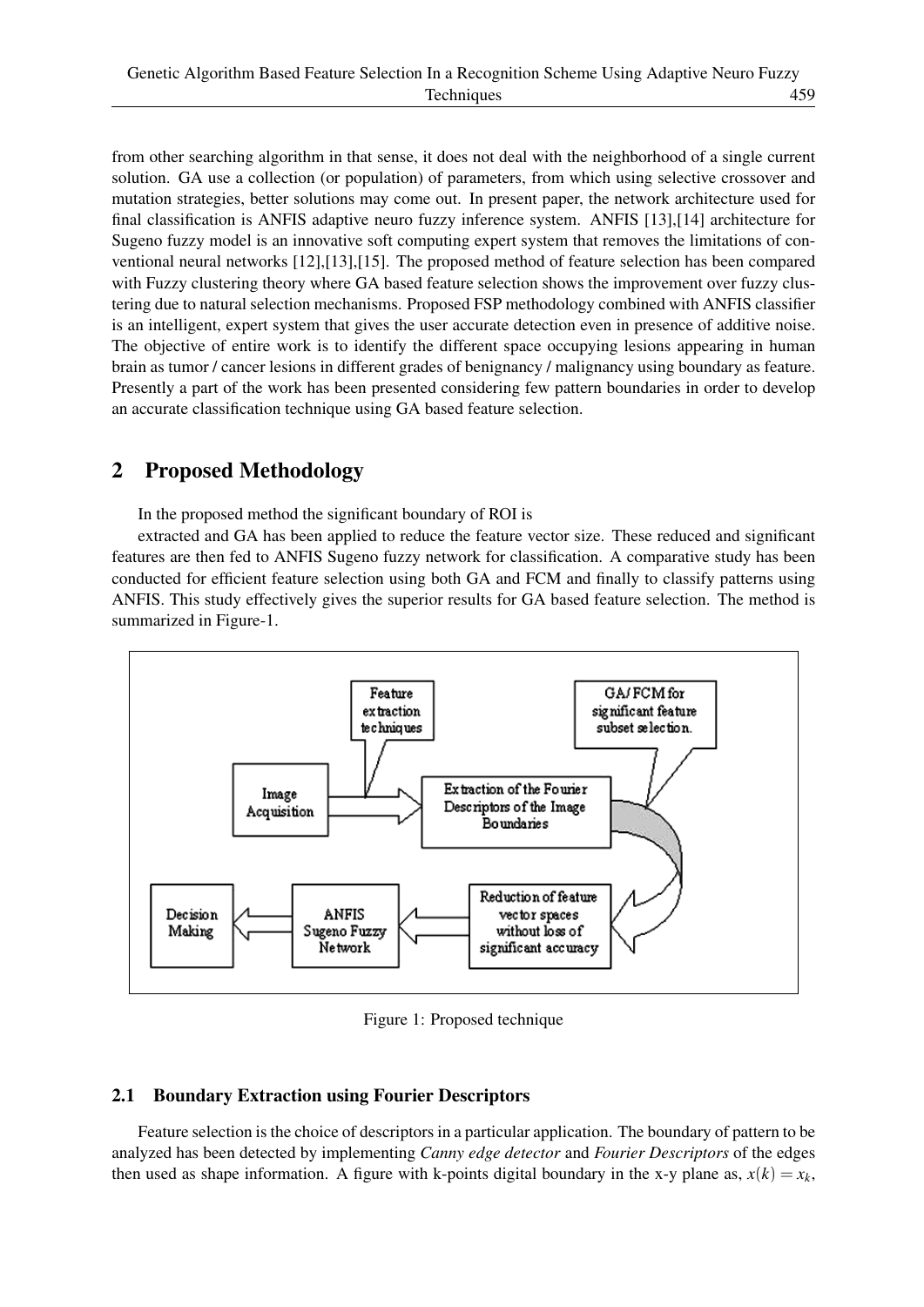$y(k) = y_k$  can be represented as

$$
s(k) = [x(k)y(k)] \text{ for } k = 0, 1, 2, \dots, k-1.
$$
 (1)

Each co-ordinate pair can be treated as a complex number so that,

$$
s(k) = x(k) + j * y(k) \text{ for } k = 0, 1, 2, ..., k - 1.
$$
 (2)

The Discrete Fourier Transform (DFT) of s(k) is given below

$$
a(u) = \frac{1}{k} * \sum_{k=0}^{K-1} s(k) * e^{-\frac{j2(\pi)uk}{K}} \text{fork} = 0, 1, 2, ..., k-1.
$$
 (3)

The complex coefficient  $a(u)$  is called the Fourier Descriptor of the edge points. Let us suppose that instead of all Fourier coefficients, only the first 'P' coefficients are used. This is equivalent to set  $a(u) = 0$ for  $u > (P-1)$ . The overall global shape of the images has been identified (It can be shown that if *P* ≈ *u*/<sub>3</sub>, approximate boundary detection would be possible). Thus a few Fourier descriptors can be used to capture the gross essence of a boundary. This property is valuable, because these coefficients carry shape information and can be used as the basis for differentiating between distinct boundary shapes.

#### 2.2 Genetic Algorithm for Feature Selection

GA manipulates chromosomes, which are the encoded string set of parameters of a target system to be optimized. Presently different boundaries extracted from CT and MR images of section of human brain having space occupying lesions are recognized on the basis of Fourier Descriptors and which play the role of payoff values (objective function) associated with individual strings. In GA, a new set of offspring has been created in every generation on the basis of the fittest of old generation. GA efficiently exploits the historical information to speculate on new search points with expected improved performance. It is the best learned from the careful study of biological example that, where robust performance is desired, nature does it better which is the secret of adaptation and survival. GA uses three operators: selection (or reproduction), crossover and mutation to achieve the goal of evolution [1],[3].

#### 2.3 Fuzzy C-Means Clustering Algorithm for Feature Selection

In the proposed method, fuzzy c-means clustering algorithm used for reduction of input feature vector sizes without loss of accuracy level of detection.

Algorithm 1. Let  $X = \{x_1, x_2, ..., x_n\}$  be a set of given data. A fuzzy c-partition of X is a family of fuzzy *subsets of x, denotes by*  $P = \{A_1, A_2, ..., A_c\}$ *, which satisfies* 

$$
\sum_{i=1}^{c} A_i(x_k) = 1 \text{ for all } k \in N_n
$$
 (4)

 $and i = 1$ 

$$
0 < \sum_{k=1}^{n} A_i(x_k) < n \text{ for all } i \in N_c \tag{5}
$$

*where c is a positive integer Given a set of data*  $X = \{x_1, x_2, ..., x_n\}$ *, where*  $x_k$ *, in general is a vector, for all*  $k \in N_n$ , the problem fuzzy clustering is to find a fuzzy pseudo partition and the associated cluster *centers by which the structure of the data is represented as best as possible. To solve the problem of fuzzy*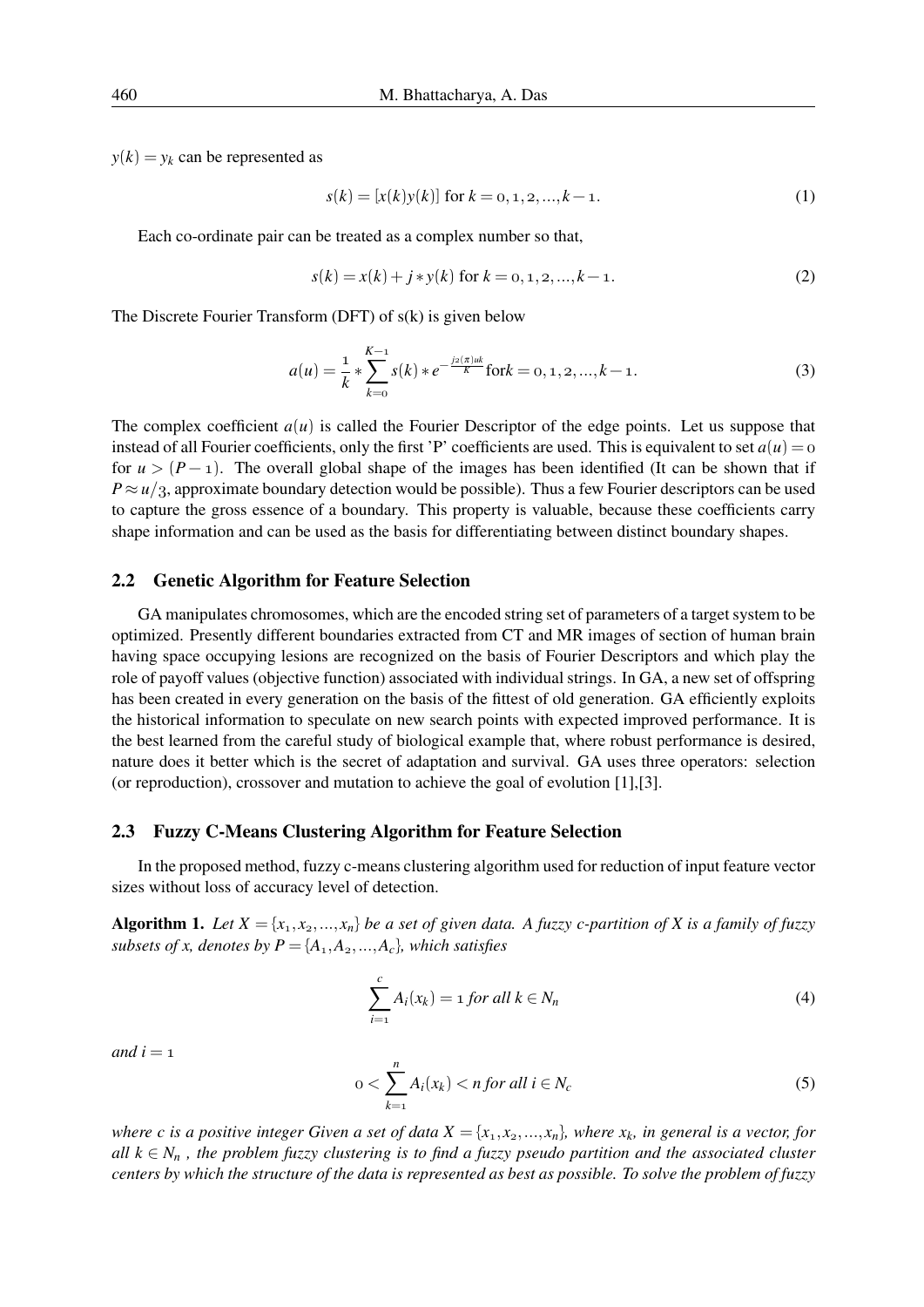*clustering, we need to formulate a performance index. Usually, the performance index is based upon cluster centers,*  $v_1, v_2, \ldots, v_c$  *associated with the partition are calculated by the formula.* 

$$
v_i = \frac{\sum_{k=1}^{n} [A_i(x_k)]^m x_k}{\sum_{k=1}^{n} [A_i(x_k)]^m}
$$
(6)

*for all i ∈ Nc, where m > 1 is a real number that governs the influence of membership grades. Observe that the vector v<sup>i</sup> calculated by above equation is viewed as the cluster center of the fuzzy class A I, is actually weighted average of data in A<sup>i</sup> . The performance index of a fuzzy pseudo partition P, Jm*(*P*)*, is defined in terms of the cluster centers by the formula*

$$
J_m(P) = \sum_{k=1}^n \sum_{i=1}^c [A_i(x_k)]^m ||x_k - v_i||^2
$$
\n(7)

*where*  $||x_k - v_i||^2$  represents the distance between  $x_k$  and  $v_i$ . Clearly, the smaller the value of  $J_m(P)$ , the *better the fuzzy pseudo partition P. Thus, the goal of fuzzy c-means clustering method is to find a fuzzy pseudo partition P that minimizes the performance index*  $J_m(P)$ *.* 

#### 2.4 Classification of Features using ANFIS model

A generalized ANFIS model based on Sugeno fuzzy architecture is utilized for classification of significant features. The numbers of input nodes are equal to the reduced input feature space sizes. The number of membership functions in each of the input node is continually adjusted to achieve the optimum classification results. To adapt the model with ever-changing environments, hybrid-learning rule is used.



Figure 2: The ANFIS Model for Final classification.

Figure-2 illustrates the reasoning mechanism of the Sugeno fuzzy ANFIS architecture for boundary detection and texture analysis of masses respectively, where nodes of the same layer have similar functions as described below.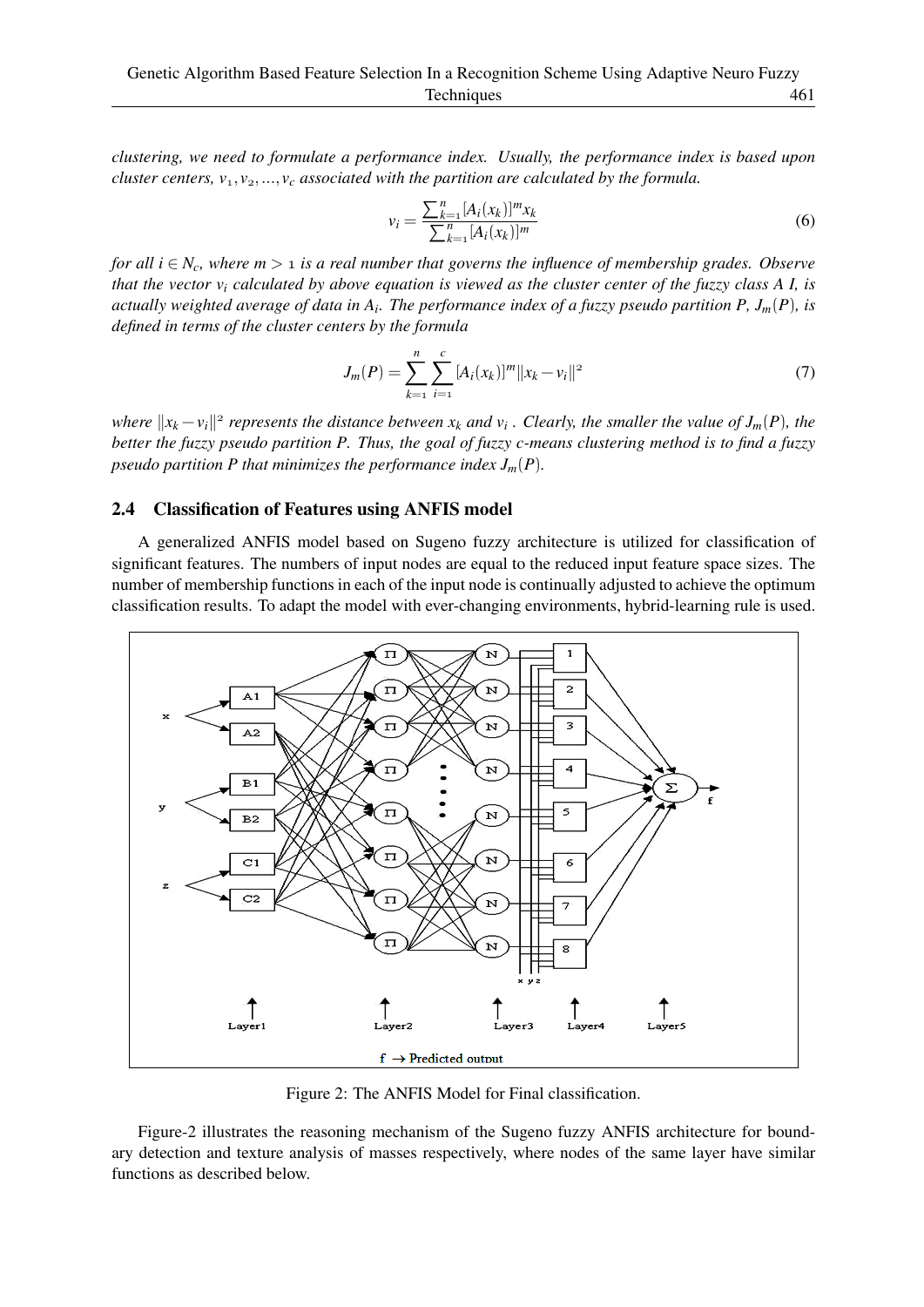*Layer* 2. Every node I in this layer is an adaptive node with a node function  $O_{1i} = \mu_{A_i}(x)$  for  $i = 1, 2$ . and  $O_{1i} = \mu_{B_i}(y)$  where *x* (or *y*) is the input to node *i* and  $A_i$  (or  $B_i$ ) is a linguistic label (such as large or small) associated with this node. In other words  $O_{1i}$ , *i* is the membership grade of fuzzy set  $A(A_1, A_2)$ or  $B(B_1, B_2)$ . Here the membership function for *A* can be any appropriate parameterized membership function, such as generalized bell function:

$$
\mu_A(x) = \frac{1}{1 + |\frac{(x - c_i)}{a_i}|^{2b}} \tag{8}
$$

where  $a_i, b_i, c_i$  is the parameter set. As the values of these parameters change, the bell-shaped function varies accordingly. Parameters of this layer are referred to as premise parameters.

*Layer* 3. Every node in this layer is a fixed node labeled  $\prod$ , whose output is the product of all the incoming signals:

$$
O_{2,i} = w_i = \mu_{A_i}(x)\mu_{B_i}(x) \text{ for } i = 1, 2. \tag{9}
$$

In general, any T-norm operator that performs fuzzy AND can be used as the node function in this layer. *Layer* 4*.* Every node in this layer is a fixed node labeled *N*. The ith node calculates the ratio of the rule's firing strength to the sum of all rule's firing strengths:

$$
O_{3,i} = \overline{w_i} = \frac{w_i}{(w_1 + w_2)} \text{ for } i = 1, 2.
$$
 (10)

For convenience, outputs of this layer are called normalized firing strengths.

*Layer* 5*.* Every node *i* in this layer is an adaptive node with a node function

$$
O_{4,i} = \overline{w_i} f_i = \overline{w_i} (p_i x + q_i y + r_i)
$$
\n(11)

where  $w_i$  is a normalized firing strength from layer 3 and  $p_i, q_i, r_i$  is the parameter set of this node. Parameters of this layer are referred to as consequent parameters.

*Layer* 6. The single node in this layer is fixed node labeled  $\Sigma$ , which computes the overall output as the summation of all incoming signals:

Overall output 
$$
= O_{5,i} = \frac{\sum_{i} w_{i} f_{i}}{\sum_{i} w_{i}}
$$
 (12)

Thus ANFIS architecture is functionally equivalent to a Sugeno fuzzy model.

Hybrid leaning rule combines steepest decent method and least-squares estimator for fast identification of parameters in ANFIS model. For hybrid learning to be applied in a batch mode, each epoch is composed of a forward pass and a backward pass. In the forward pass, after an input vector is presented, node outputs go forward until layer 4 and consequent parameters are identified by the least squares method. In the backward pass, the error signals propagate backward and the premise parameters are updated by gradient decent. The hybrid approach converges much faster since it reduces the search space dimensions of the original pure back propagation.

#### 2.5 Decision Making Logic

The ANFIS model is trained with targets for each of the output classes, which are well separated, and then membership functions are generated for detecting the possible range of output values. Each membership function corresponds to each of the output class; the overlapping regions between two or more classes give the possibility of existing of the particular pattern in all of the overlapped classes. But highest membership grade determines that the particular image pattern belongs to the corresponding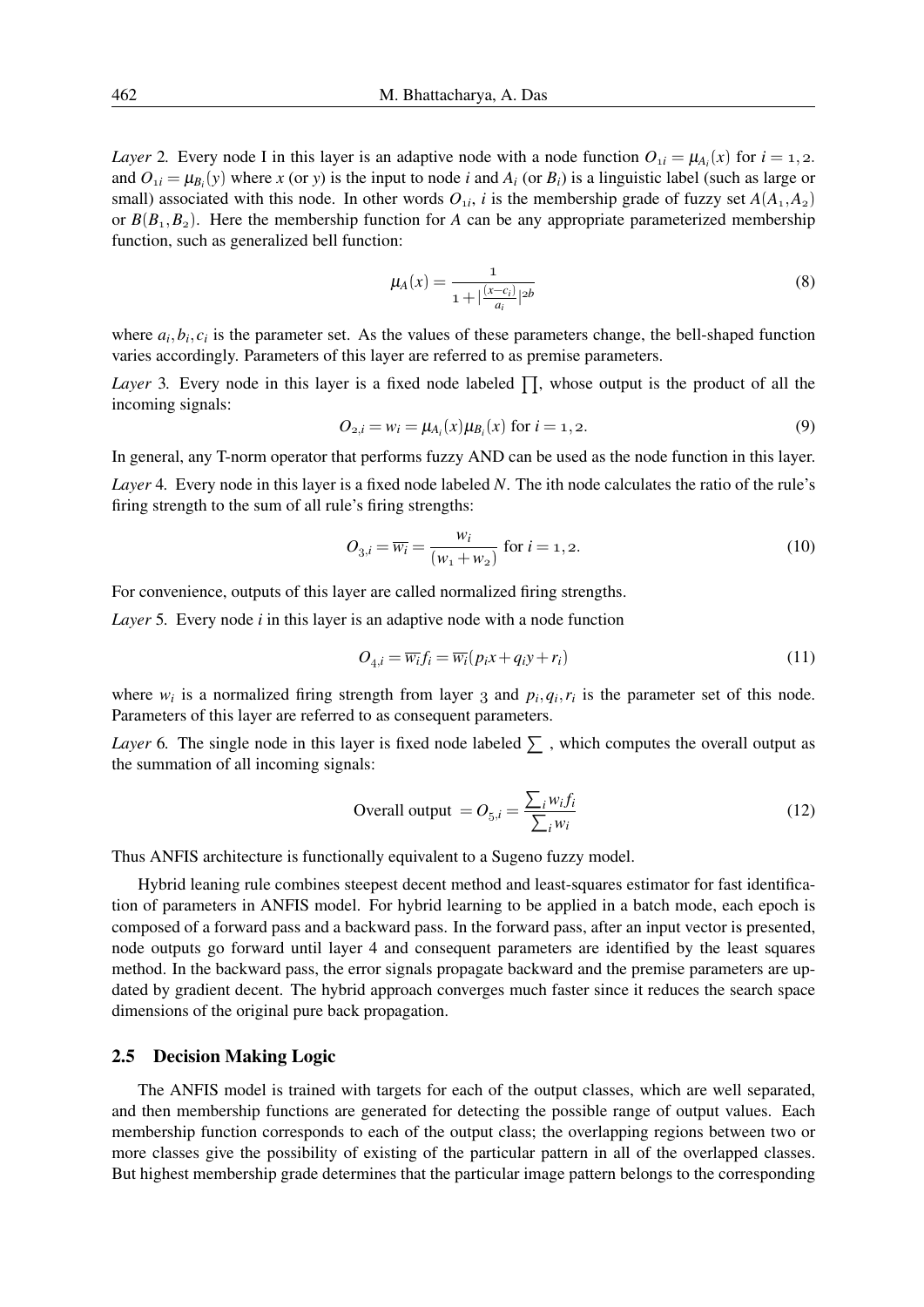class. Thus to construct a boundary region for a particular class, we design a decision rule using fuzzy if-then conditions that states:

*2.5 <*= output value *<*= *7.5*, test image belongs to class-A;

*7.5 <*= output value *<*= *12.5*, test image belongs to class-B;

*12.5 <*= output value *<*= *17.5*, test image belongs to class-C.

The decision making membership function through the range of all possible output values is given in Figure-3. Each membership function is a generalized bell shaped curve, which corresponds to each output classes; the overlapped region between two or more classes gives the possibility of existing of the particular pattern in all of the overlapped classes.



Figure 3: Output decision making membership function

## 3 Experimental Results

The experiment has been conducted with three distinct boundary shapes extracted from CT and MR images for section of human brain having space occupying lesions shown in Figure 4 belonging to class-A, class-B & class-C. Two membership functions are chosen for each input terminal of the network, to obtain the best possible classification result. The superiority of GA is investigated over the conventional FCM clustering technique to classify the noisy images.

### 3.1 Choice of String Length in GA Based Feature Subset Selection Problem

In genetic algorithm a particular string of length  $l$  contains  $2^l$  search points. As a result, a population of size n contains some where between  $2^l$  to  $n * 2^l$  search points, depending upon the population diversity. Now among these large numbers of search points, only a few are processed in a useful manner. The reproduction, crossover and mutation operators determine the exponential growth or decay of important search points from generation to generation. It has been observed that GA with samples containing less number of bit strings which are shifted towards the enumerative search. With string length *20*,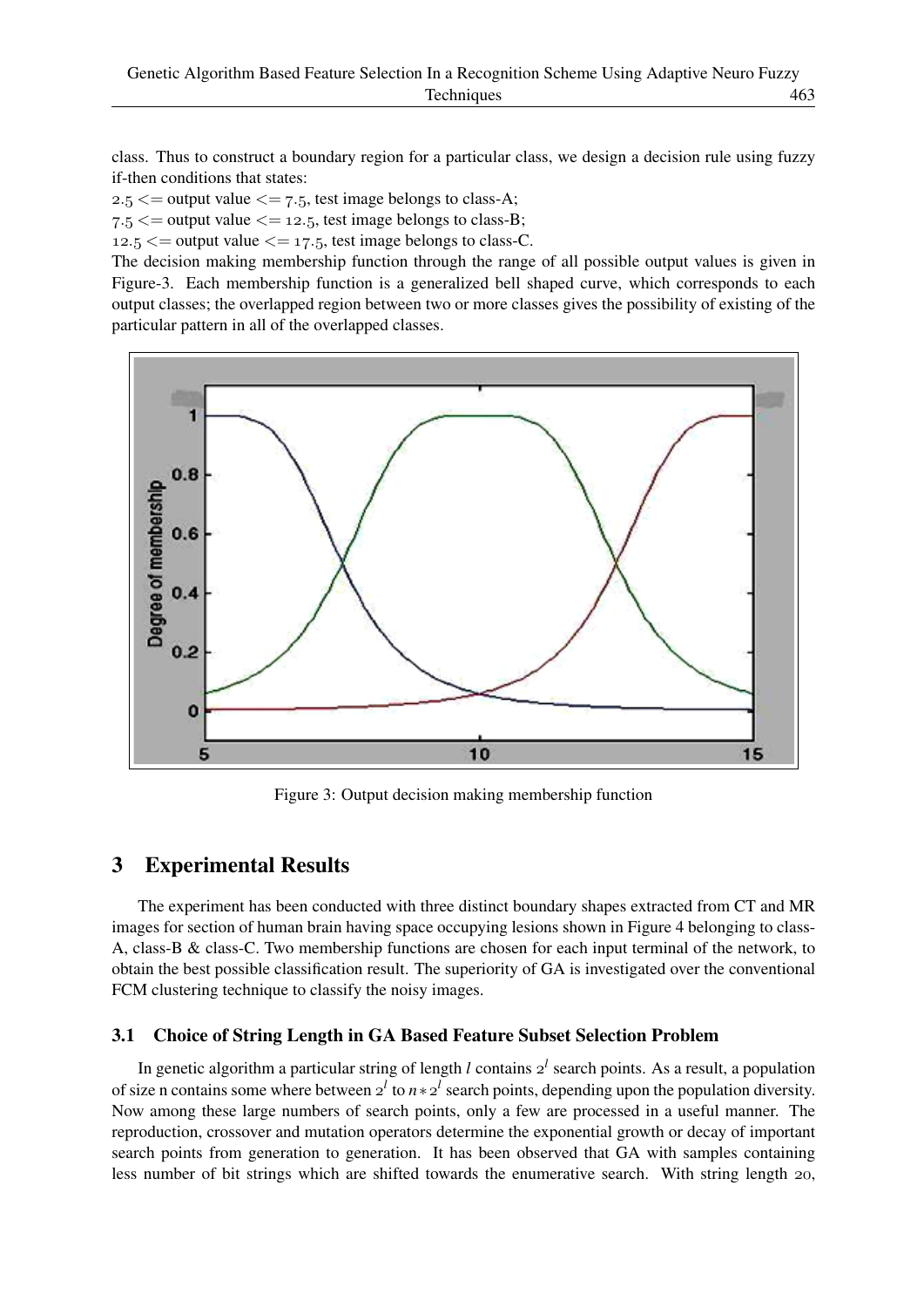

Figure 4: Boundary Features of tumors in human brain

there are a least  $2^{20} = 1.04 * 10^6$  search points in the search space. Thus GA converges rapidly with the samples containing large string length. But too much increase of string length is not profitable for computational enumeration. Figure 5 shows an optimum sting length which is *20* and is acceptable for efficient feature subset selection. The variations of average and maximum values of objective function and the corresponding population size for each generation with different string lengths are shown below in Figure *5, 6, 7* respectively.



Figure 5: Variations of average value with different string length

It is also viewed from above results that GA with samples containing less number of bit string, shifted towards the enumerative search or random walk. But with string length *24* or more, there are at least *2 <sup>24</sup>* <sup>=</sup> *1.68 <sup>∗</sup> <sup>10</sup><sup>7</sup>* search points in the search space and random walk or enumeration would not be profitable. Thus GA converges rapidly with the samples containing large number of bit string.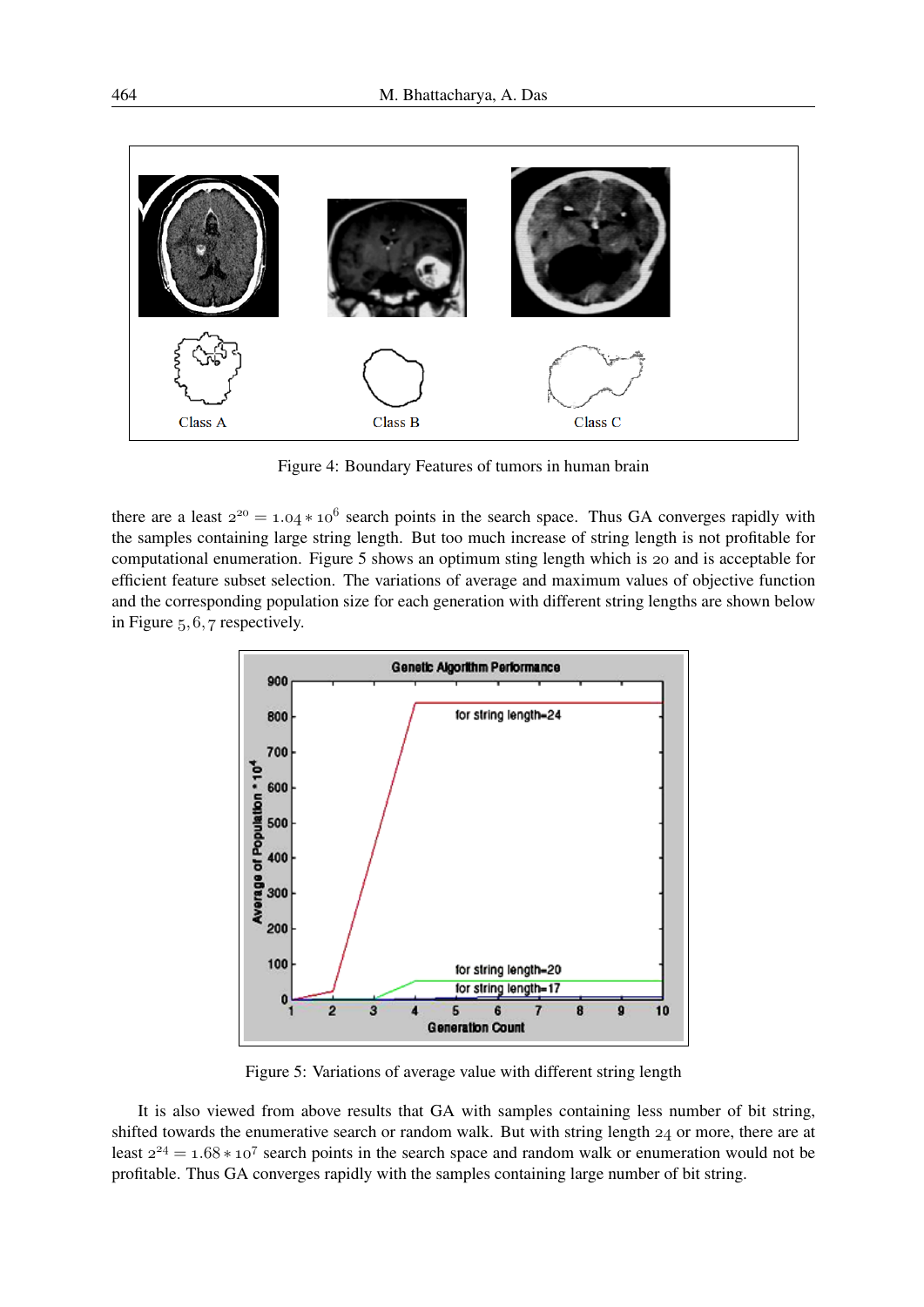

Figure 6: Variations of maximum value with different string length



Figure 7: Variations of Population size with different String Length.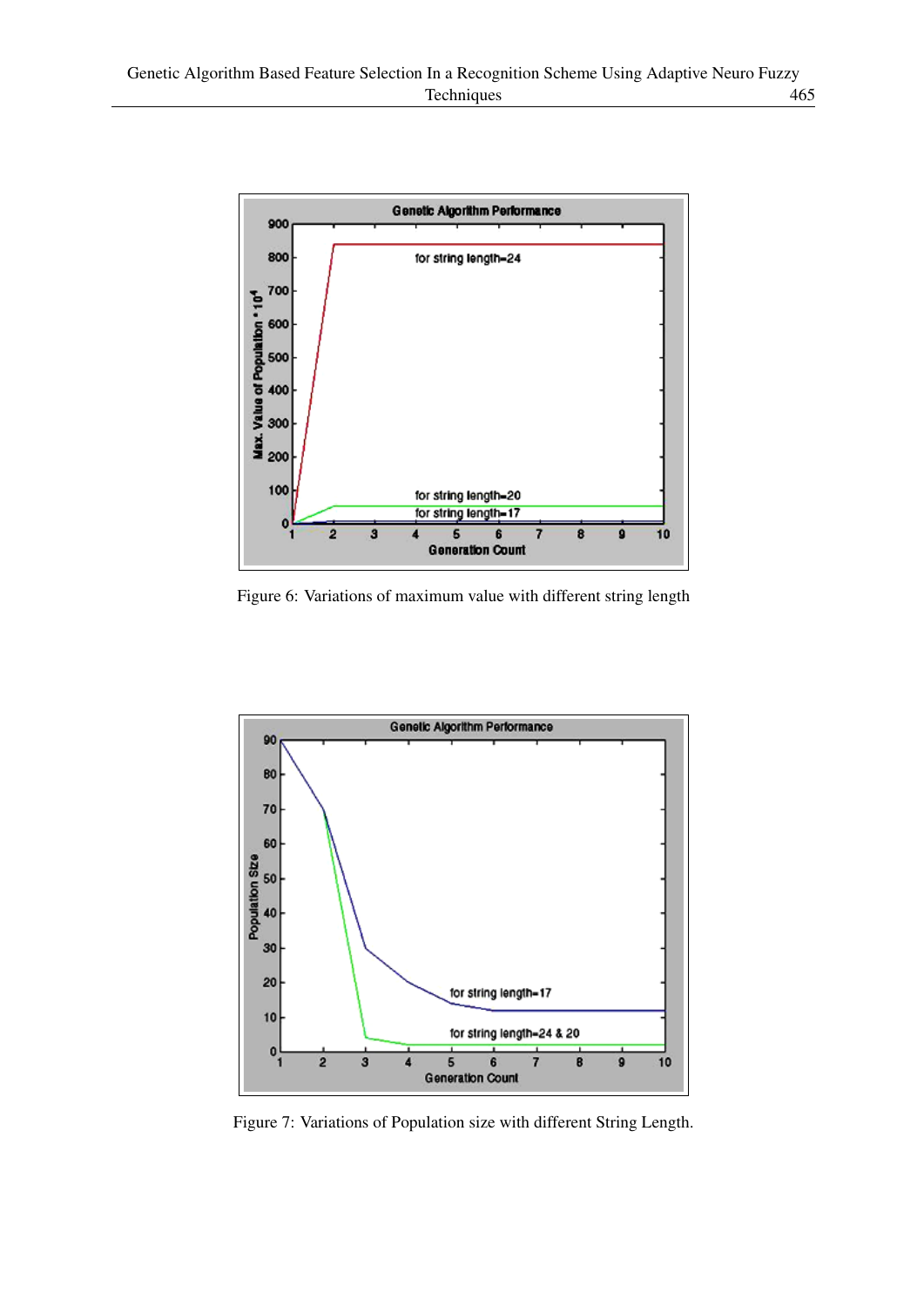| <b>Tested Image</b> | <b>Training Value</b> | <b>Tested Value</b> | Decision            |
|---------------------|-----------------------|---------------------|---------------------|
| Boundary-1          | 5.0000                | 4.9496              | Belongs to class-A. |
| Boundary-2          | 10.000                | 9.8162              | Belongs to class-B. |
| Boundary-3          | 15.000                | 14.8400             | Belongs to class-C. |

Table 1: Recognition of Distinct Noise Free Test Images Using GA and ANFIS Model

Table 2: GA based Classification Rates Noise Training Value Tested Value Classification Decision 0.002 5.0000 5.5309 class-A Correct 0.004 5.0000 4.5801 class-A Correct 0.006 5.0000 5.9943 class-A Correct 0.008 5.0000 6.6275 class-A Correct 0.010 5.0000 5.0767 class-A Correct 0.015 5.0000 3.0135 class-A Correct 0.020 5.0000 8.6202 class-B Misclassification

## 3.2 Results of Experiment to Recognize the Distinct Noise Free Test Images using GA Based Feature Subset Selection & ANFIS Model

ANFIS Sugeno fuzzy model is implemented to recognize the image boundary-*2*. The network with three significant input features and two optimum membership functions on each would result in  $2<sup>3</sup> = 8$ fuzzy if-then rules and thus the input space is partitioned with *8* grids.

## 3.3 Comparative study of GA & FCM based Feature Subset Selection (FSS) Mode in presence of Noise

In the proposed model, the inputs of ANFIS network are GA based feature subset. This reduced feature subset helps to form a simple ANFIS classifier. Table-2 and Table-3 compare the classification rates of GA and FCM Based FSS model respectively for Image Boundary-1 in presence of Gaussian noise.

| Table 3: FCM based |                       |                     |                |           |  |  |
|--------------------|-----------------------|---------------------|----------------|-----------|--|--|
|                    |                       |                     |                |           |  |  |
| Noise              | <b>Training Value</b> | <b>Tested Value</b> | Classification | Decision  |  |  |
| 0.002              | 20.0000               | 39.6124             | class-A        | Correct   |  |  |
| 0.004              | 20.0000               | 83.5869             | $class-C$      | Incorrect |  |  |
| 0.006              | 20.0000               | 33.3989             | class-A        | Correct   |  |  |
| 0.008              | 20.0000               | 96.9512             | $class-C$      | Incorrect |  |  |
| 0.010              | 20.0000               | 34.6393             | class-A        | Correct   |  |  |
| 0.015              | 20.0000               | 92.7572             | $class-C$      | Incorrect |  |  |
| 0.020              | 20.0000               | 91.0327             | class-C        | Incorrect |  |  |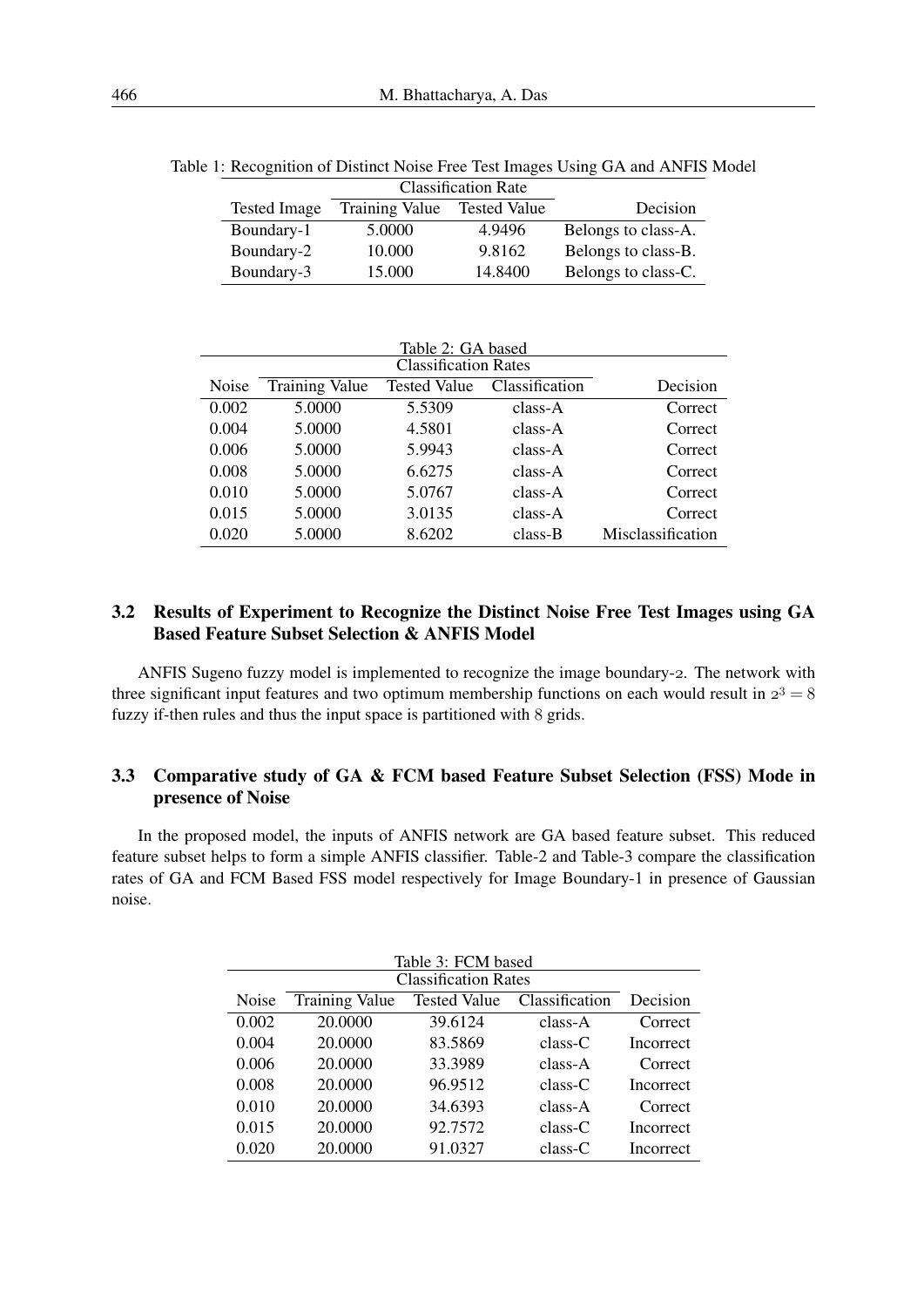## 4 Discussions

Authors have presented a pattern recognition scheme by efficiently selecting the significant features and finally using adaptive neuro-fuzzy techniques for design of classifier. For efficient feature selection, two approaches like *Genetic Algorithm* and *Fuzzy Clustering* techniques have been implemented. Finally the classification of patterns has been achieved using adaptive neuro-fuzzy techniques. The aim of entire work is to implement the recognition scheme for classification of tumor lesions appearing in human brain as space occupying lesions identified by CT and MR images. The comparative study of GA and FCM based feature subset selection (FSS) reveals that there is a large possibility of misclassification if FCM is used for significant FSS in presence of noise. GA based FSS is resistant from noise up to a certain level and classification rate is improved for GA based FSS model. This is because, FCM has partitioned the large number shape descriptors such that the degree of association is strong for the descriptors within the same cluster and weak for the descriptors in different clusters. Genetic Algorithm (GA) searched the significant shape descriptors by applying the beauty of natural argument. Using three operators like reproduction, crossover and mutation, GA is capable to select significant feature subset.

# Bibliography

- [1] I. D. E. Goldberg, Genetic Algorithms in Search, Optimization and Machine Learning. Reading, MA: Addison-Wesley, 1989.
- [2] B. K. Fukunaga and R. R. Hayes, "Effects of sample size in classifier design," IEEE Trans. Pattern Anal. Mach. Intell., vol. 11, pp. 873-885, Aug. 1989.
- [3] D'haeseleer, P. "Context preserving crossover in genetic programming"' Proc. of the 1994 IEEE World Congress on Computational Intelligence, vol. 1, pages 256-261, Orlando, FL, USA. IEEE Press, 1994.
- [4] [4]. Burke, E., Gustafson, S., and Kendall, G. Diversity in genetic programming: An analysis of measures and correlation with fitness. IEEE Transactions on Evolutionary Computation, 8(1): pp. 47-62, 2004.
- [5] J. Yang and V. Hanovar, "Feature subset selection using genetic algorithm", Journal of IEEE Intelligent Systems, vol. 13, pp. 44-49, 1998.
- [6] S. S. Sanz, G.C .Valls, F. P. Cruz, J. S. Sanchis, C. B. Calzn, "Enhancing Genetic Feature Selection Through Restricted Search and Walsh Analysis", IEEE Trans. on Systems, Man, and Cybernetics, Vol. 34, No. 4, November 2004.
- [7] P. Leray and P. Gallinari, "Feature selection with neural networks," Behaviormetrika, vol. 26, Jan. 1999.
- [8] B. Hassibi and D. G. Stork, "Second order derivatives for network pruning: optimal brain surgeon," in Advances in Neural information Processing Systems, S. J. Hanson, J. D. Cowan, and C. L. Giles, Eds. San Mateo, CA: Morgan Kaufmann, 1993, vol. 5, pp. 164-171.
- [9] L. Breiman, J. Friedman, R. Olshen, and C. Stone, Classification and Regression Trees, 3rd ed. London, U.K.: Chapman & Hall, 1984.
- [10] T. E. Campos, I. Bloch, and R. M. Cesar Jr., "Feature selection based on fuzzy distances between clusters: first results on simulated data," Lecture Notes in Computer Science, vol. 20, no.13, pp. 186, 2001.